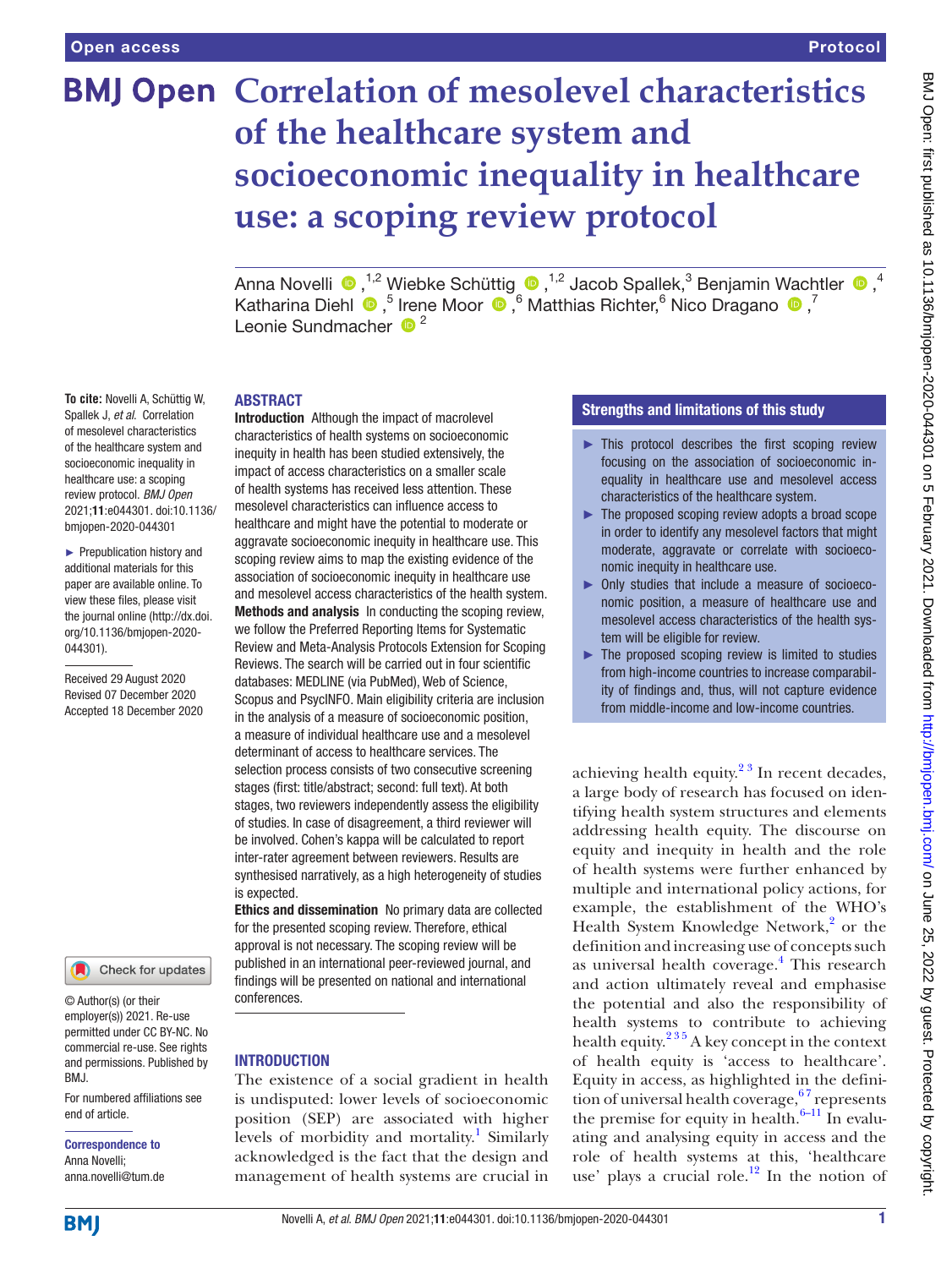Andersen, $^{12}$  healthcare use can be regarded as a measure of the realised, 'effective access' and is a commonly used measure to depict access and socioeconomic differences in access.[13–18](#page-5-5)

Common policies and health system characteristics that are studied in the context of equity in access, equity in healthcare use and equity in health focus on macrolevel characteristics that are usually defined by national legislation.<sup>19–21</sup> They include, among others, the national density of human resources for health, $2^2$  the level of national health expenditure, $^{23}$  the extent to which patients are obliged to copay medication and the presence of a gatekeeping system. $^{21}$  A prominent policy example is represented by the US Medicaid programme, which provides health insurance mainly for people with low SEP, thereby targeting the access dimension of affordability by decreasing financial barriers to insurance coverage. $2425$ 

Many high-income countries already perform well with respect to these indicators, with a relatively high level of national health expenditure and insurance coverage for the entire population. Yet, inequalities in the use of healthcare and health outcomes are still evident in all different types of healthcare systems. $^{14}$   $^{26-28}$  Undoubtedly, these inequalities are of complex and multifactorial origin, and efforts from many policy sectors, including other than health, are required to improve the situation.<sup>[3](#page-5-7)</sup> However, with the past focus on macrolevel measures at a national level, the question arises whether and to what extent health systems of high-income countries may include unexploited potential to increase equity in health and healthcare use through adjustments in the health system at a smaller level. We refer to this level as 'mesolevel', as it lies below the just mentioned macrolevel, but has to be

distinguished from the individual level, which is characterised by personal characteristics (cf. [figure](#page-1-0) 1). $^{29\,30}$ 

While the macrolevel access characteristics of the health system have been studied extensively in the context of equity, the mesolevel access characteristics appear to have not been investigated as much. This might also reflect the challenge to accurately define a mesolevel of the health system. The meaning of the term in the health system's context differs by authors,  $293132$  yet shares some basic similarities: they subsume characteristics of structures of the health system at a smaller than national scale, which usually are not directly part of the national health policy responsibility and are thus often defined by geographical region (eg, by county or district) and are referred to as 'regional' characteristics. Kramer *et a*<sup>[29](#page-6-5)</sup> highlight the importance of the health system's mesolevel, defining it '[…] as the institutions and establishments that children and their families interact with on a regular basis'. Following this understanding, the local design of health services and the structure of the supply side, for example, the local density of physicians, are what determine the interaction between patients and the health system on a mesolevel. These contextual characteristics of the health system's mesolevel might influence access to healthcare, especially in terms of 'accomodation' (eg, appointment systems and office hours), 'accessibility' (eg, travel time, distance and cost) and 'availability' (eg, regional physician density), as termed by Penchansky and Thomas, $\frac{10}{10}$  $\frac{10}{10}$  $\frac{10}{10}$  and consequently the use of health services (cf. [figure](#page-1-0) 1). Thus, the design of the healthcare system at this smaller scale of the mesolevel should not be overlooked when inequity in health and healthcare use is investigated.



<span id="page-1-0"></span>Figure 1 Framework to distinguish the macrolevel and mesolevel of the health system.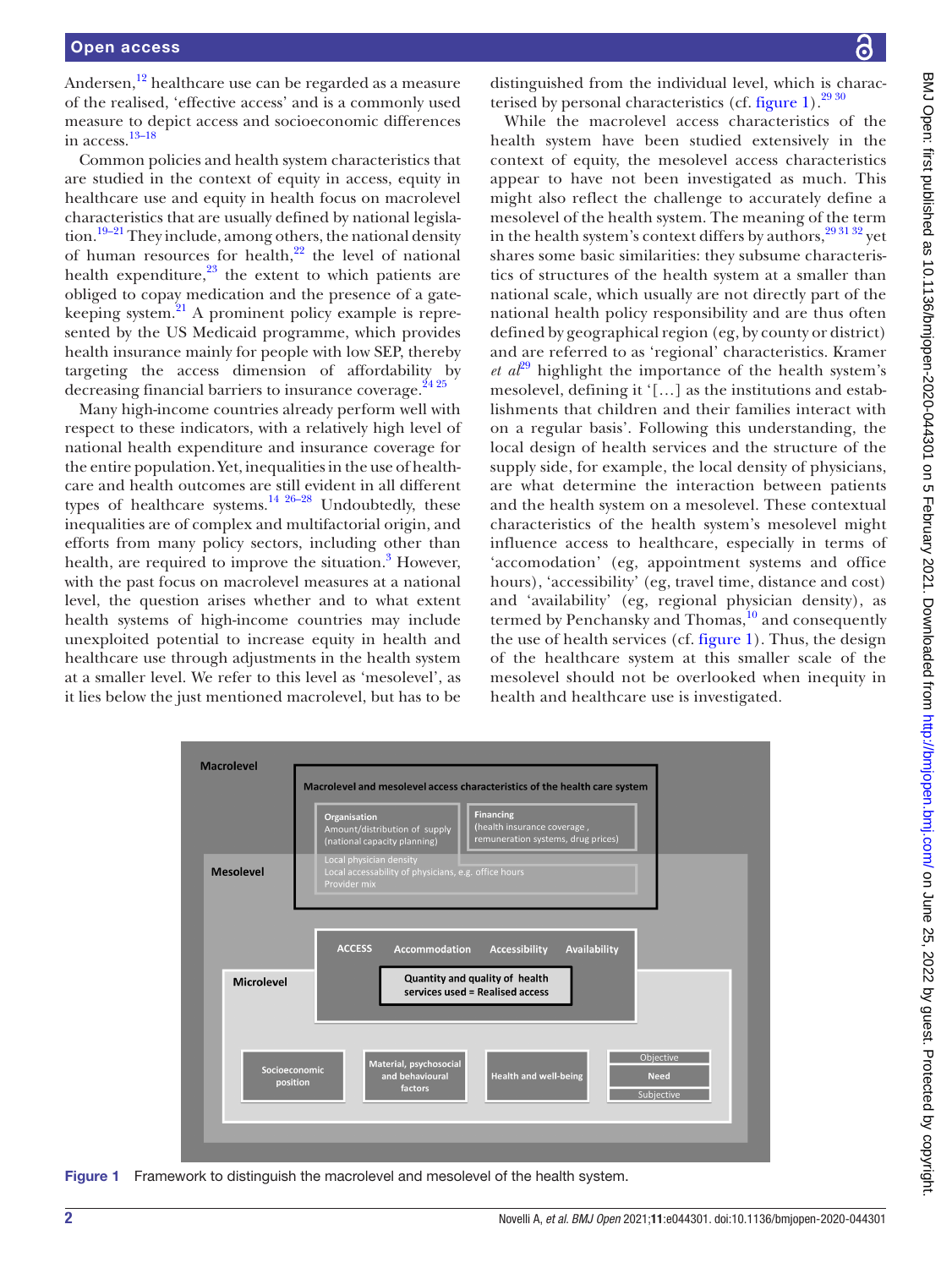<span id="page-2-0"></span>

| Overview of inclusion and exclusion criteria<br><b>Table 1</b> |                                                                                                                                                                                                                                                                                                                                                                    |                                                                                                                                    |  |  |  |
|----------------------------------------------------------------|--------------------------------------------------------------------------------------------------------------------------------------------------------------------------------------------------------------------------------------------------------------------------------------------------------------------------------------------------------------------|------------------------------------------------------------------------------------------------------------------------------------|--|--|--|
|                                                                | <b>Inclusion</b>                                                                                                                                                                                                                                                                                                                                                   | <b>Exclusion</b>                                                                                                                   |  |  |  |
| Study<br>designs                                               | Original and peer-reviewed<br>research:                                                                                                                                                                                                                                                                                                                            | $\triangleright$ Case studies                                                                                                      |  |  |  |
|                                                                | $\triangleright$ Quantitative studies                                                                                                                                                                                                                                                                                                                              | $\triangleright$ Comments,<br>statements,<br>replies,<br>editorials                                                                |  |  |  |
|                                                                | $\triangleright$ Qualitative studies                                                                                                                                                                                                                                                                                                                               | $\blacktriangleright$ Animal<br>studies<br>$\blacktriangleright$ Cell studies                                                      |  |  |  |
|                                                                |                                                                                                                                                                                                                                                                                                                                                                    | $\blacktriangleright$ Reviews*                                                                                                     |  |  |  |
| Population                                                     | No restriction                                                                                                                                                                                                                                                                                                                                                     |                                                                                                                                    |  |  |  |
| Country                                                        | High-income countries                                                                                                                                                                                                                                                                                                                                              |                                                                                                                                    |  |  |  |
|                                                                | according to the United<br>Nations classification:                                                                                                                                                                                                                                                                                                                 | <b>Studies</b><br>conducted in<br>middle-income                                                                                    |  |  |  |
|                                                                | Australia, Austria, Belgium,<br>Bulgaria, Canada, Croatia,<br>Cyprus, Czech Republic,<br>Denmark, Estonia, Finland,<br>France, Germany, Greece,<br>Hungary, Iceland, Ireland,<br>Italy, Japan, Latvia,<br>Lithuania, Luxembourg,<br>Malta, Netherlands, New<br>Zealand, Norway, Poland,<br>Portugal, Spain, Slovakia,<br>Slovenia, Sweden,<br>Switzerland, UK, USA | or low-income<br>countries                                                                                                         |  |  |  |
| Determinants<br>of interest                                    | 1. Any measure used to<br>indicate the socioeconomic<br>position, such as                                                                                                                                                                                                                                                                                          |                                                                                                                                    |  |  |  |
|                                                                | Educational status                                                                                                                                                                                                                                                                                                                                                 |                                                                                                                                    |  |  |  |
|                                                                | $\blacktriangleright$ Income                                                                                                                                                                                                                                                                                                                                       |                                                                                                                                    |  |  |  |
|                                                                | $\blacktriangleright$ Deprivation                                                                                                                                                                                                                                                                                                                                  |                                                                                                                                    |  |  |  |
|                                                                | • Occupational status                                                                                                                                                                                                                                                                                                                                              |                                                                                                                                    |  |  |  |
|                                                                | 2. Determinants of access at Determinants<br>the mesolevel, for example,                                                                                                                                                                                                                                                                                           | of access at the<br>macrolevel, for<br>example,                                                                                    |  |  |  |
|                                                                | ▶ Physician density at a<br>regional level                                                                                                                                                                                                                                                                                                                         | Insurance<br>▶<br>status                                                                                                           |  |  |  |
|                                                                | Distance/travel time                                                                                                                                                                                                                                                                                                                                               | Provider<br>▶<br>payment<br>schemes                                                                                                |  |  |  |
|                                                                | ▶ Consultation/office hours                                                                                                                                                                                                                                                                                                                                        |                                                                                                                                    |  |  |  |
| Outcomes                                                       | Any measure of individual<br>healthcare use                                                                                                                                                                                                                                                                                                                        | $\blacktriangleright$ Health status<br>$\blacktriangleright$ Health-<br>related<br>behaviour<br>(physical<br>activity,<br>smoking) |  |  |  |
| Languages                                                      | German, English                                                                                                                                                                                                                                                                                                                                                    | Other<br>languages                                                                                                                 |  |  |  |

**Continued** 

| <b>Table 1</b> Continued                                                                   |                                   |                                  |  |  |
|--------------------------------------------------------------------------------------------|-----------------------------------|----------------------------------|--|--|
|                                                                                            | <b>Inclusion</b>                  | <b>Exclusion</b>                 |  |  |
| Publication<br>date                                                                        | Published since 1 January<br>2000 | Published after<br>31 March 2020 |  |  |
| *Reviews are not included, but the references will be screened for<br>studies of interest. |                                   |                                  |  |  |

It is therefore of interest to study and evaluate the role and impact of mesolevel access characteristics of the healthcare system in the relationship between SEP and health or healthcare use. To prepare such research, we have to identify the characteristics of the healthcare system that potentially impact on socioeconomic differences in access to healthcare at a mesolevel. To date, a comprehensive literature review of mesolevel access characteristics of the health system and their influence on socioeconomic inequity in healthcare use is missing. Therefore, the scoping review presented here aims to answer the following research question:

Which mesolevel access characteristics of the health system influence, moderate or aggravate socioeconomic inequality in healthcare use?

We review research investigating the impact of mesolevel characteristics of the health system on the correlation between SEP and healthcare use. Our aim is to gain a comprehensive overview on the mesolevel characteristics that have been researched in this context. Further, we seek to understand which of these characteristics play potentially a mediating, moderating or aggravating role with regard to socioeconomic inequity in healthcare use and should be focused on in future research.

The scoping review presented here will be undertaken in the context of the research unit FOR2723, 'Understanding the institutional context of health inequalities among young people. A life stage approach', which is funded by the German Research Foundation.<sup>33</sup> Results of the scoping review will provide the basis for further analyses of one of the research unit's subprojects, focusing on the role of the healthcare system's mesolevel for socioeconomic inequality in healthcare use especially of young people.

This review adopts a broad approach and focuses on a population of any age, not only young people. Thus, we follow the idea that a health system characteristic that has been shown to influence socioeconomic inequality in healthcare use in a population of any age is most likely also to be relevant in the context of children and young people. However, as part of the narrative synthesis, the evidence will also be mapped for results that may be specific to children and adolescents.

# METHODS AND ANALYSIS

We decided to conduct a scoping review because it represents a tool to determine the extent of the available evidence on a topic, to map the evidence in a full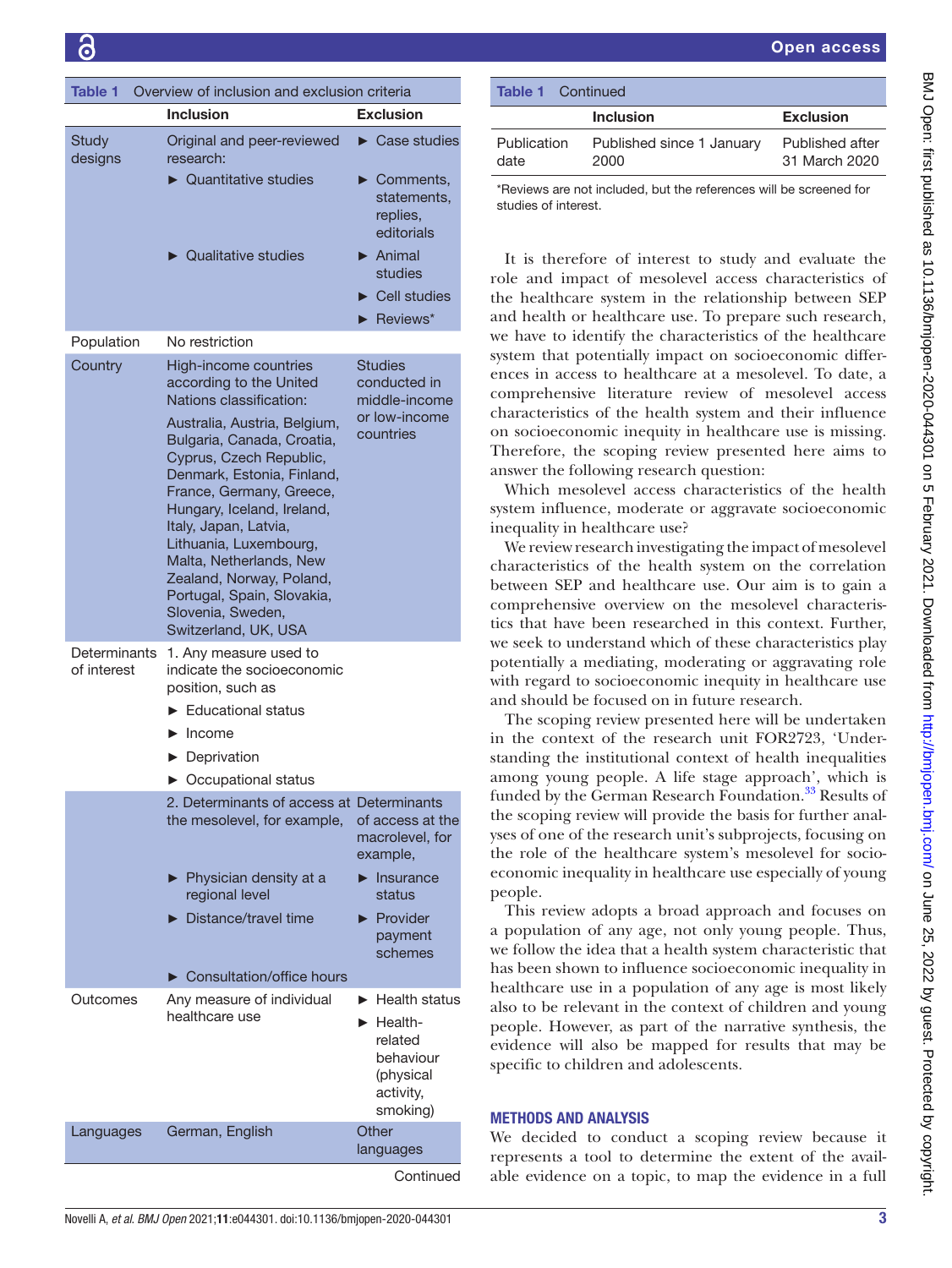research area and to identify gaps in the evidence body. In general, scoping reviews address broader research questions.<sup>34</sup> We conduct the scoping review according to guidance provided by the Preferred Reporting Items for Systematic Review and Meta-Analysis Protocols Extension for Scoping Reviews<sup>35</sup> and the Joanna Briggs Institute.<sup>[34](#page-6-7)</sup>

#### Inclusion criteria

We deduced three criteria that a study has to meet to be eligible for inclusion:

- 1. Measures of individual healthcare use must be reported.
- 2. Mesolevel determinants of access or mesolevel access characteristics of the health system must be reported or included in the analysis.
- 3. Measures of SEP must be included in the analysis.

In the following text, we describe the inclusion and exclusion criteria in more detail; an overview of these criteria is given in [table](#page-2-0) 1.

#### **Participants**

There will be no restriction on participant type in terms of age, gender or morbidity, although the specific aim of the project, to which this scoping review belongs, was to understand inequity in the healthcare use of children and adolescents. This review is intended to identify potentially relevant characteristics at the mesolevel of the health system that are worthy of thorough analysis with respect to this overall aim. The decision to include all populations follows the rationale that characteristics showing correlations with SEP and healthcare use at the mesolevel for any type of patient should be regarded as potential candidates for relevance to inequity in children and adolescents, too.

#### **Outcomes**

The outcomes of interest are measures of health services use, such as 'number of physician visits'. Studies investigating the use of healthcare are eligible for inclusion. In turn, this means that studies investigating solely health, health status or health behaviour as outcomes are excluded.

#### Context and determinants of interest

The focus of this review is on mesolevel access characteristics of the health system. Eligibility is therefore restricted to studies investigating access to health services at a mesolevel, such as 'regional average travel time to nearest physician' or 'local physician density'. Studies focusing on macrolevel determinants of access, such as payment schemes or insurance schemes that are decided on at a national level, will be excluded. Also, studies investigating specific health policies such as the sending of motivation letters will be excluded.

A further eligibility criterion constitutes the inclusion of a measure of SEP in the study or analysis, such as income or educational status.

# Types of studies

In line with the characteristics of a scoping review, various quantitative study designs (eg, cross-sectional studies, prospective studies, cohort studies and case–control studies) but also qualitative ones are eligible for inclusion. Case, animal or cell studies will be excluded. Also, only original and peer-reviewed research is considered; commentaries, letters or statements will be excluded. The inclusion criterion regarding study types might be subjected to change, if findings are limited. In this case, also other types of research as grey literature or reports will be eligible. This would also imply adjustment of the extent of quality assessment of the evidence. Reviews are not eligible, although they will be screened for further relevant publications.

To increase comparability and transferability of the findings across countries, only publications studying populations from high-income countries (according to the category of 'developed economies' in the classification of the United Nations $^{36}$ ) will be considered, as health systems, determinants of health services accessibility and socioeconomic disparities differ significantly between high-income, middle-income and low-income countries.

The search is restricted to articles written in English or German and published between 1 January 2000 and 31 March 2020.

#### Search strategy

The following four scientific literature databases will be searched: MEDLINE (via PubMed), Web of Science, Scopus and PsycINFO. The search strategy is composed of three thematic blocks of keywords, reflecting the three main inclusion criteria. These three blocks are connected with the Boolean Operator AND. The first block comprises keywords and phrases for 'healthcare use'. The second block describes the mesolevel context of the healthcare system and is split into two 'AND'-connected sub-blocks: a block containing OR-connected descriptors of regional factors and a block comprising a variety of synonyms for 'access' or specific access measures. The third block covers the 'SEP' and a variety of terms related to SEP. The defined keywords are searched within title and abstract fields. In addition, if applicable (PubMed and PsycINFO), appropriate Medical Subject Headings terms were searched too. An overview of all terms used is given in [table](#page-4-0) 2.

Further, the search strategy comprises the restriction in terms of language and publication date, as detailed previously. Other inclusion/exclusion criteria (such as the country criterion) are applied within the selection process and are not reflected in the search strategy. The full search strategies for each database search are provided in the [online supplemental appendix](https://dx.doi.org/10.1136/bmjopen-2020-044301).

#### Study selection process

The selection process will consist of two screening stages: in the first step, title and abstract will be examined; in the second step, a full-text review will be conducted for those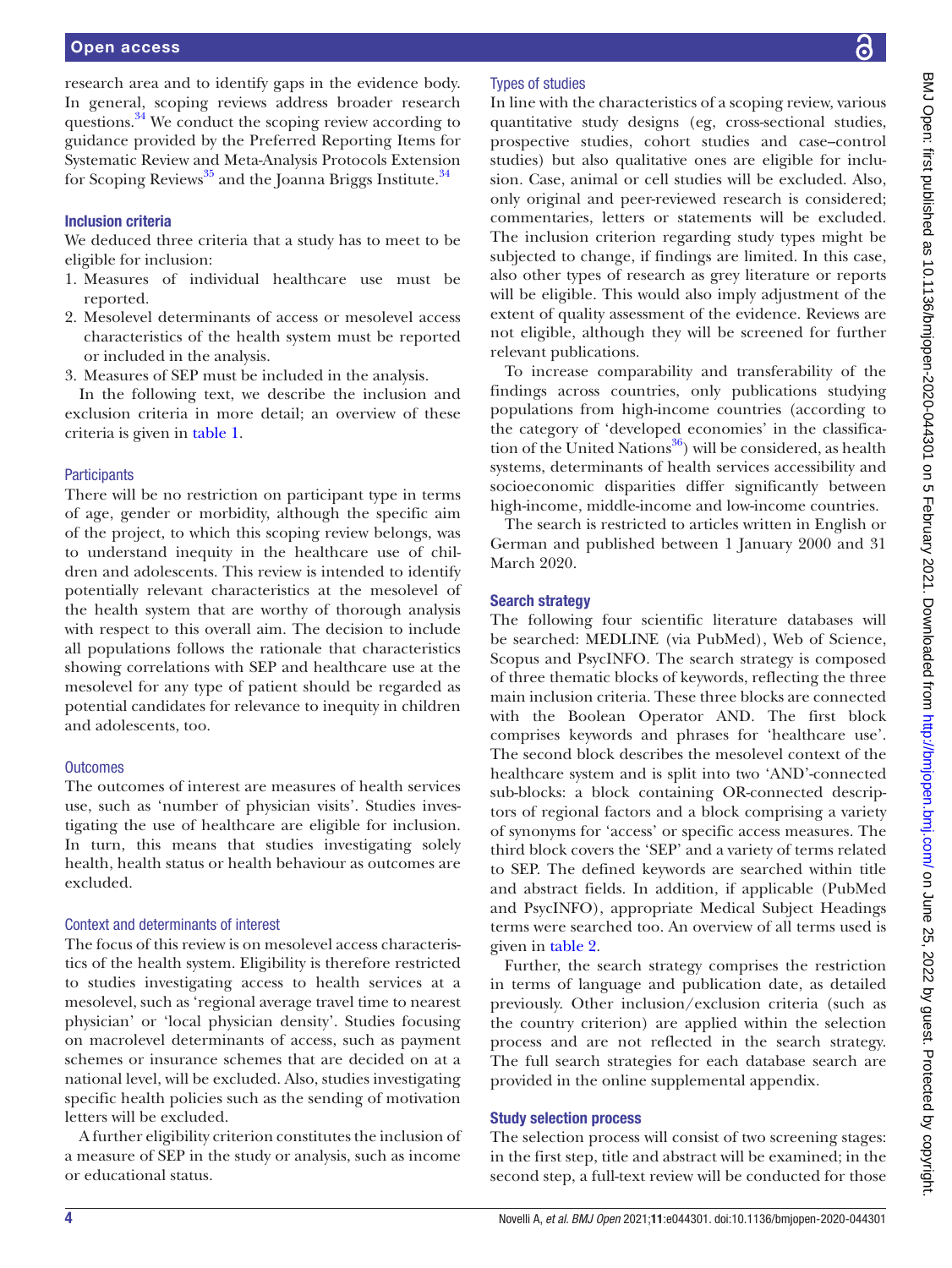<span id="page-4-0"></span>

| Overview of descriptors used in search<br><b>Table 2</b> |                                                              |                                                                |                         |                                                                |
|----------------------------------------------------------|--------------------------------------------------------------|----------------------------------------------------------------|-------------------------|----------------------------------------------------------------|
|                                                          | Search block<br>'Healthcare<br>Use':                         | Search block<br>'Access'                                       |                         | <b>Search block</b><br><b>'Socioeconomic</b><br>position'      |
| OR):                                                     | (descriptors<br>within search<br>block are<br>connected with | Two sub-blocks:                                                |                         | (descriptors within<br>search block are<br>connected with OR): |
|                                                          | $\blacktriangleright$ Health<br>services<br>underuse         | Sub-block 'regional'<br>AND sub-block<br>'access measures'     |                         | Economic level                                                 |
|                                                          | Healthcare-<br>seeking<br>behaviour                          |                                                                |                         | $\blacktriangleright$ Assets index                             |
| ▶                                                        | Health<br>services<br>needs and<br>demand                    | Sub-block regional:                                            | ▶                       | Socioeconomic<br>position                                      |
| ▶                                                        | Delivery of<br>healthcare                                    | (descriptors within<br>search block are<br>connected with OR): |                         | $\blacktriangleright$ Health status<br>disparities             |
|                                                          | $\blacktriangleright$ Medical<br>overuse                     | $\blacktriangleright$ Region                                   |                         | Health equity                                                  |
| ▶                                                        | Health<br>services<br>overuse                                | Neighbourhood                                                  | $\blacktriangleright$   | Social<br>determinants of<br>health                            |
|                                                          | $\blacktriangleright$ Health<br>services<br>overuse          | Geographical                                                   |                         | $\blacktriangleright$ Healthcare<br>disparities                |
| ▶                                                        | Healthcare<br>use                                            | $\blacktriangleright$ Local                                    | $\blacktriangleright$   | Healthcare<br>inequalities                                     |
|                                                          | $\blacktriangleright$ Health<br>services use                 | Spatial                                                        | $\blacktriangleright$ . | Socioeconomic<br>position                                      |
|                                                          | Physician<br>visits                                          | Borough                                                        |                         | $\triangleright$ Socioeconomic<br>factors                      |
|                                                          | $\blacktriangleright$ Paediatrician<br>visits                |                                                                |                         | $\blacktriangleright$ Social class                             |
|                                                          | Children's<br>doctor visits                                  |                                                                |                         | Socioeconomic<br>status                                        |
|                                                          | ► Baby doctor<br>visits                                      | Sub-block 'access<br>measures':                                | ▶                       | Social gradient                                                |
|                                                          | Referral and<br>consultation                                 | (descriptors within<br>search block are<br>connected with OR): | $\blacktriangleright$   | Inequity                                                       |
|                                                          |                                                              | ► Health services<br>accessibility                             |                         | $\blacktriangleright$ Inequality                               |
|                                                          |                                                              | $\blacktriangleright$ Access to<br>healthcare                  | ▶                       | Gap                                                            |
|                                                          |                                                              | $\blacktriangleright$ Availability of<br>health services       |                         | $\blacktriangleright$ Poverty                                  |
|                                                          |                                                              | $\blacktriangleright$ Travel times                             |                         | Deprivation                                                    |
|                                                          |                                                              | Travel distance                                                |                         | Education                                                      |
|                                                          |                                                              | $\blacktriangleright$ Waiting times                            |                         | Educational<br>status                                          |

| <b>Table 2</b> Continued             |                                                          |                                             |  |  |  |
|--------------------------------------|----------------------------------------------------------|---------------------------------------------|--|--|--|
| Search block<br>'Healthcare<br>Use': | Search block<br>'Access'                                 | Search block<br>'Socioeconomic<br>position' |  |  |  |
|                                      | $\blacktriangleright$ Hospital beds                      | $\blacktriangleright$ Income                |  |  |  |
|                                      | $\blacktriangleright$ Physician density                  | $\blacktriangleright$ Family income         |  |  |  |
|                                      | $\blacktriangleright$ Paediatrician<br>density           | $\blacktriangleright$ Schooling             |  |  |  |
|                                      | $\blacktriangleright$ General<br>practitioner<br>density |                                             |  |  |  |
|                                      | $\blacktriangleright$ Healthcare supply                  |                                             |  |  |  |
|                                      | $\triangleright$ Office hours                            |                                             |  |  |  |
|                                      | $\blacktriangleright$ Consultation<br>hours              |                                             |  |  |  |

Descriptors were searched in the title and abstract fields. Terms that were also used as Medical Subject Headings terms are denoted in italic font.

papers included after the first step. Both screening phases will be conducted independently by two reviewers (WS and AN) based on a set of previously defined inclusion and exclusion criteria (cf. [table](#page-2-0) 1). The two reviewers agree in advance on a hierarchy of the inclusion/exclusion criteria to follow. The applicability of these and the hierarchy has been pretested in an exemplary test selection by both reviewers independently (n=100). To determine inter-rater agreement between reviewers, we will calculate Cohen's Kappa after both phases. Disagreements will be resolved by discussion between the reviewers. In case consensus cannot be achieved, a third reviewer (LS) will take the final decision. The study selection process will be documented in detail.

The search will be performed on the websites of the mentioned databases. EndNote will be used to combine search results and to manage duplicates. Thereafter, search results will be imported to  $\overline{\text{Rayyan}}$ , where the study selection process will be performed. Included studies will finally be imported to EndNote and/or Citavi for further steps, such as data extraction and results synthesis.

# Data extraction

A predefined data extraction form will be used to extract relevant data from included studies. The data extraction form may be refined at the review stage, if necessary. It includes at least

- ► Title, author and year of publication
- ► Origin/country of origin
- Year of study execution
- Study design and relevant methods
- ► Aims of the study
- **Population**
- Healthcare use: how was it measured? Which type of health services?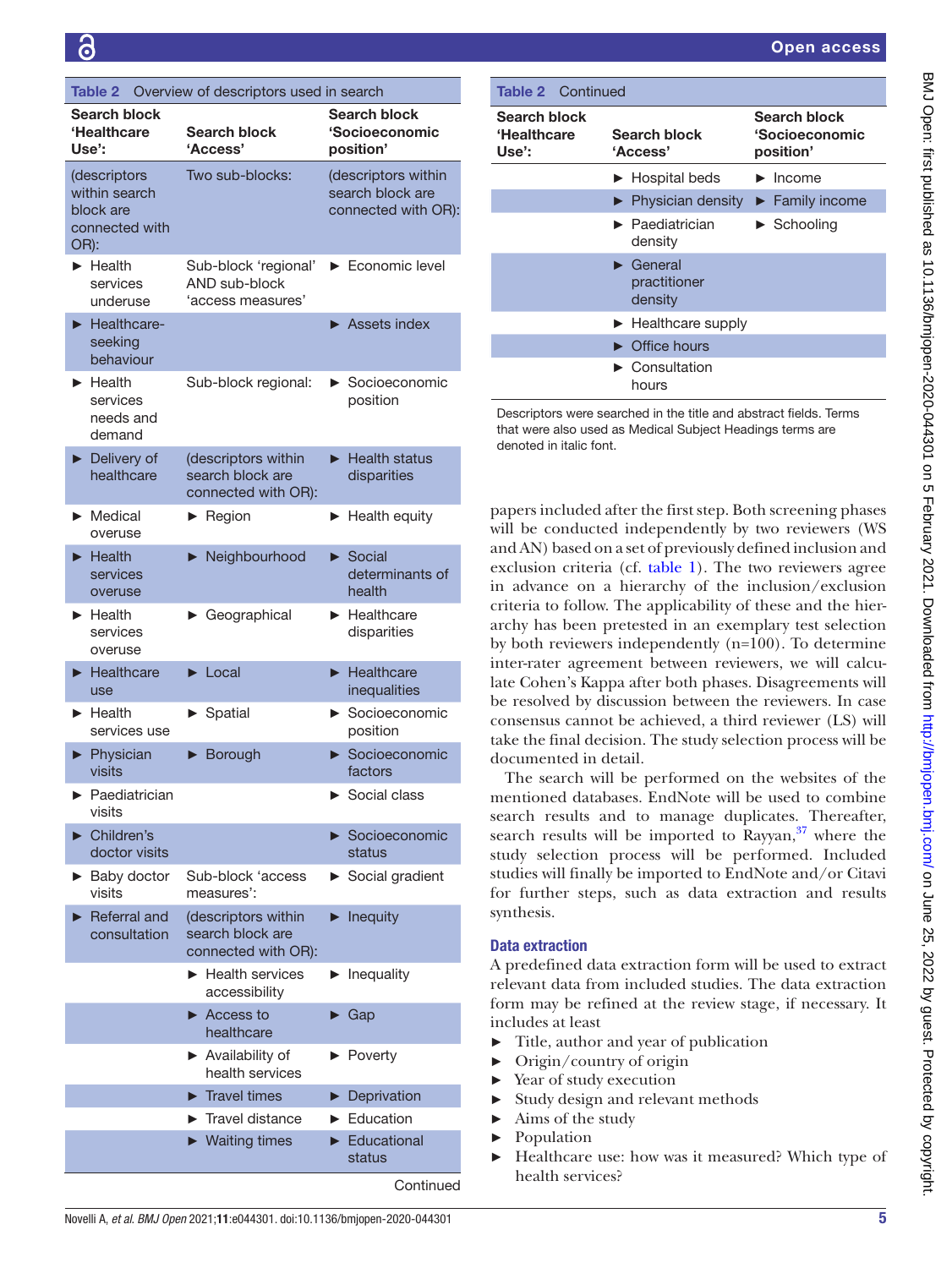- Access: which mesolevel access characteristic of the health system was studied?
- ► SEP: how was SEP measured/operationalised?
- $\blacktriangleright$  Key findings

Even though a critical appraisal in terms of study quality is not part of scoping reviews by default, we will extract basic characteristics related to study quality (for example the size of study population, limitations reported by authors, as well as further characteristics related to risk of bias depending on study design). Data extraction will be performed independently by two authors (WS and AN). Disagreements will be solved by discussion or, if no consensus can be reached, by a third author's decision (LS). During the data extraction process, multiple articles of the same study may be identified within the included studies. These will remain included, if they differ in the information they provide. Otherwise the most extensive version of the analysis is used.

# Data synthesis

Data will be synthesised narratively, as high heterogeneity of studies is expected on account of the broad nature of the question. The aim is to provide a structured synthesis to reveal the main identified health system characteristics of interest. Subgroup analyses of specific population groups such as children and adolescents are planned.

# ETHICS AND DISSEMINATION

No primary data are collected for this scoping review. Therefore, ethical approval is not required. This study protocol will be published in advance. The findings of the review will be published in an international peer-reviewed journal and may be presented at national or international conferences.

#### Author affiliations

<sup>1</sup>Department of Health Services Management, Ludwig-Maximilians-University Munich, Munich, Germany

<sup>2</sup> Chair of Health Economics, Technical University of Munich, Munich, Germany <sup>3</sup>Department of Public Health, Brandenburg University of Technology Cottbus-Senftenberg, Senftenberg, Germany

4 Department of Epidemiology and Health Monitoring, Robert Koch Institut, Berlin, Germany

<sup>5</sup>Mannheim Institute for Public Health, Social and Preventive Medicine, Medical Faculty Mannheim, University of Heidelberg, Mannheim, Germany

<sup>6</sup>Institute of Medical Sociology, Interdisciplinary Center for Health Sciences, Medical Faculty, Martin Luther University Halle-Wittenberg, Halle, Germany

<sup>7</sup>Institute for Medical Sociology, Centre for Health and Society, Medical Faculty, University of Düsseldorf, Düsseldorf, Germany

Contributors AN, WS and LS designed the presented scoping review, developed and implemented the search strategy, and drafted the manuscript. JS, BW, KD, IM, MR and ND critically revised the draft manuscript for important intellectual content. All authors read and approved the final version of the manuscript.

Funding This work was supported by the German Research Foundation grant number FOR2723 (project number 384210238). The individual grant number for the subproject is SU892/1-1.

Competing interests None declared.

Patient consent for publication Not required.

Provenance and peer review Not commissioned; externally peer reviewed.

Supplemental material This content has been supplied by the author(s). It has not been vetted by BMJ Publishing Group Limited (BMJ) and may not have been peer-reviewed. Any opinions or recommendations discussed are solely those of the author(s) and are not endorsed by BMJ. BMJ disclaims all liability and responsibility arising from any reliance placed on the content. Where the content includes any translated material, BMJ does not warrant the accuracy and reliability of the translations (including but not limited to local regulations, clinical guidelines, terminology, drug names and drug dosages), and is not responsible for any error and/or omissions arising from translation and adaptation or otherwise.

Open access This is an open access article distributed in accordance with the Creative Commons Attribution Non Commercial (CC BY-NC 4.0) license, which permits others to distribute, remix, adapt, build upon this work non-commercially, and license their derivative works on different terms, provided the original work is properly cited, appropriate credit is given, any changes made indicated, and the use is non-commercial. See: [http://creativecommons.org/licenses/by-nc/4.0/.](http://creativecommons.org/licenses/by-nc/4.0/)

#### ORCID iDs

Anna Novelli<http://orcid.org/0000-0002-4600-0183> Wiebke Schüttig <http://orcid.org/0000-0003-2669-2933> Benjamin Wachtler<http://orcid.org/0000-0002-3959-5676> Katharina Diehl <http://orcid.org/0000-0002-5408-652X> Irene Moor <http://orcid.org/0000-0003-3245-5176> Nico Dragano <http://orcid.org/0000-0002-0378-0757> Leonie Sundmacher <http://orcid.org/0000-0001-6057-8363>

# **REFERENCES**

- <span id="page-5-0"></span>1 Wilkinson RG, Marmot M. *Social determinants of health: the solid facts*. 2nd edn. Copenhagen: WHO Regional Office for Europe, 2003.
- <span id="page-5-1"></span>2 Gilson L, Doherty J, Loewenson R. *Challenging inequity through health systems: final report of the health systems knowledge network*, 2007.
- <span id="page-5-7"></span>3 Costa-Font J, Hernández-Quevedo C. Measuring inequalities in health: what do we know? What do we need to know? *[Health Policy](http://dx.doi.org/10.1016/j.healthpol.2012.04.007)* 2012;106:195–206.
- <span id="page-5-2"></span>4 Abiiro GA, De Allegri M, de AM. Universal health coverage from multiple perspectives: a synthesis of conceptual literature and global debates. *[BMC Int Health Hum Rights](http://dx.doi.org/10.1186/s12914-015-0056-9)* 2015;15:17.
- Gilson L, Doherty J, Loewenson R. Challenging inequity through health systems. In: *Commission on social determinants of health knowledge networks*. Geneva: Improving equity in health by addressing social determinants, 2011: 197–230.
- <span id="page-5-3"></span>6 World health assembly resolution 58.33: sustainable health financing, universal coverage and social health insurance.
- 7 World Health Organization. *Arguing for universal health coverage*. Geneva, 2013.
- 8 Solar O, Irwin A. *A conceptual framework for action on the social determinants of health: social determinants of health discussion paper 2 (policy and practice*, 2007.
- 9 World Health Organization. *Everybody's business strengthening health systems to improve health outcomes: WHO's framework for action*. Geneva, 2007.
- <span id="page-5-8"></span>10 Penchansky R, Thomas JW. The concept of access: definition and relationship to consumer satisfaction. *[Med Care](http://dx.doi.org/10.1097/00005650-198102000-00001)* 1981;19:127–40.
- 11 Allin S, Hernández-Quevedo C, Masseria C. Measuring equity of access to health care. In: Smith PC, ed. *Performance measurement for health system improvement: experiences, challenges, and prospects*. Cambridge: Cambridge University Press, 2009: 187–221.
- <span id="page-5-4"></span>12 Andersen RM. Revisiting the behavioral model and access to medical care: does it matter? *[J Health Soc Behav](http://dx.doi.org/10.2307/2137284)* 1995;36:1–10.
- <span id="page-5-5"></span>13 Navarro-Rubio MD, Jovell AJ, Schor EL. Socioeconomic status and preventive health-care use by children in Spain. *[Am J Prev Med](http://dx.doi.org/10.1016/S0749-3797(18)30455-0)* 1995;11:256–62.
- <span id="page-5-6"></span>14 Lampert T, Hoebel J, Kuntz B. Gesundheitliche Ungleichheit in verschiedenen Lebensphasen. *Gesundheitsberichterstattung des Bundes* 2017.
- 15 Janβen C, Frie KG, Dinger H. Der Einfluss von sozialer Ungleichheit auf die medizinische und gesundheitsbezogene Versorgung in Deutschland. In: Richter M, Hurrelmann K, eds. *Gesundheitliche Ungleichheit: Verlag für Sozialwissenschaften*, 2009: 149–65.
- 16 Simpson L, Zodet MW, Chevarley FM, *et al*. Health care for children and youth in the United States: 2002 report on trends in access, utilization, quality, and expenditures. *[Ambul Pediatr](http://dx.doi.org/10.1367/1539-4409(2004)4<131:HCFCAY>2.0.CO;2)* 2004;4:131–53.
- 17 Bremer P, Wübker A. Sozioökonomische Unterschiede in Der Inanspruchnahme von Haus- und Facharztleistungen in Deutschland. *[Prävention und Gesundheitsförderung](http://dx.doi.org/10.1007/s11553-012-0368-8)* 2013;8:15–21.